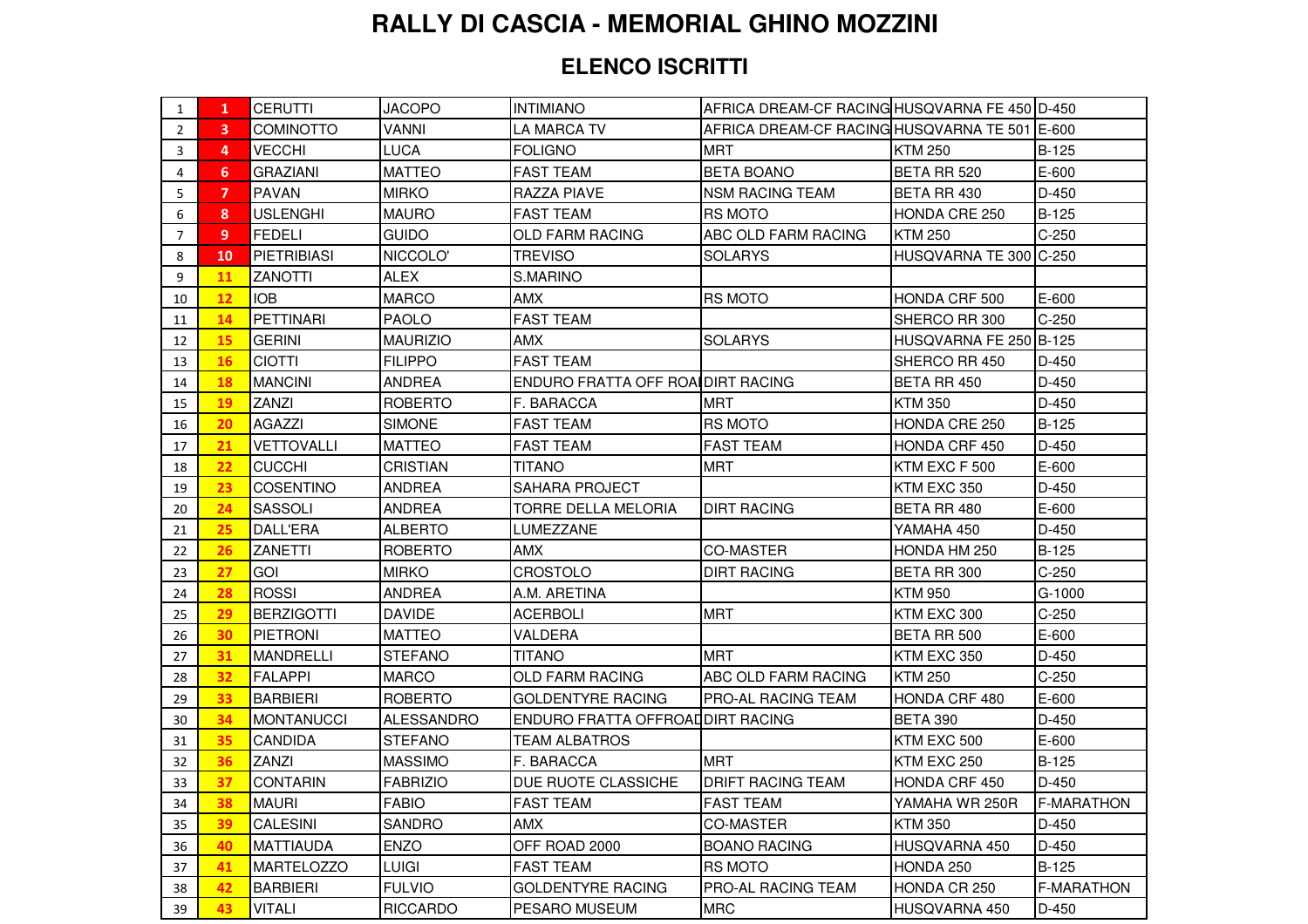| 40 | 44  | <b>COMINARDI</b>   | <b>DAVIDE</b>   | <b>GARDONE VT</b>         |                                         | HUSQVARNA 450       | D-450             |
|----|-----|--------------------|-----------------|---------------------------|-----------------------------------------|---------------------|-------------------|
| 41 | 45  | <b>BENETTI</b>     | <b>FABIO</b>    | <b>FAST TEAM</b>          | <b>FAST TEAM</b>                        | HONDA RR 250        | B-125             |
| 42 | 46  | <b>CASUCCIO</b>    | <b>MATTEO</b>   | <b>COSTA ETRUSCA</b>      | <b>MRT</b>                              | <b>KTM 450</b>      | $D-450$           |
| 43 | 47  | <b>RIZZI</b>       | <b>MATTEO</b>   | <b>AMX</b>                |                                         | YAMAHA WR 450       | D-450             |
| 44 | 48  | <b>FESANI</b>      | <b>ANDREA</b>   | <b>FAST TEAM</b>          | <b>FAST TEAM</b>                        | SHERCO RR 300       | $D-450$           |
| 45 | 49  | <b>SALUCCI</b>     | <b>DOMENICO</b> | <b>ACERBOLI</b>           | <b>MRT</b>                              | <b>KTM 300</b>      | $C-250$           |
| 46 | 50  | <b>LOMBARDI</b>    | <b>MICHELE</b>  | <b>TREVISO</b>            |                                         | TM 144              | $C-250$           |
| 47 | 51  | <b>MOLTENI</b>     | LORIS           | <b>OGGIONO</b>            |                                         | HONDA CRF 250       | B-125             |
| 48 | 52  | <b>ZORLONI</b>     | <b>ALBERTO</b>  | <b>PARINI</b>             | PRO-AL RACING TEAM                      | YAMAHA WR 450       | $D-450$           |
| 49 | 53  | <b>FANTAUZZI</b>   | <b>ROBERTO</b>  | <b>COLLEFERRO</b>         | PIERPAOLI                               | YAMAHA WR 400       | <b>F-MARATHON</b> |
| 50 | 54  | <b>LUINI</b>       | <b>GIORGIO</b>  | <b>CARPE DIEM MX</b>      |                                         | TM 300              | $C-250$           |
| 51 | 55  | <b>GRITTI</b>      | <b>GIOVANNI</b> | <b>FAST TEAM</b>          | <b>RS MOTO</b>                          | HONDA CRF 450       | D-450             |
| 52 | 56  | <b>LUCCHESE</b>    | <b>MANUEL</b>   | COLLEFERRO                | REBEL YAMAHA                            | YAMAHA 450          | D-450             |
| 53 | 57  | <b>SCARPELLI</b>   | NICCOLO'        | <b>COSTA ETRUSCA</b>      | <b>DIRT RACING</b>                      | <b>BETA 300</b>     | $C-250$           |
| 54 | 58  | <b>VIGNOLA</b>     | <b>FAUSTO</b>   | <b>FAST TEAM</b>          | <b>RS MOTO</b>                          | HONDA CRF 450       | D-450             |
| 55 | 81  | <b>PASTORE</b>     | <b>STEFANO</b>  | <b>NICO MARTINELLI</b>    | PROGETTO GIOVANI ITALIA HONDA HM CRE 50 |                     | A                 |
| 56 | 82  | <b>FERRARA</b>     | <b>LUCA</b>     | <b>NICO MARTINELLI</b>    | PROGETTO GIOVANI MOTOIBETA RR 50        |                     | Α                 |
| 57 | 83  | <b>MENICHINI</b>   | <b>MARCO</b>    | VALDERA                   |                                         | BETA RR 50          | Α                 |
| 58 | 84  | <b>CESTARO</b>     | <b>ANTONIO</b>  | <b>OLD FARM RACING</b>    | ABC RALLY ACTION TEAM                   | <b>HM Six DayS</b>  | A                 |
| 59 | 85  | <b>FERRARIS</b>    | NICOLO'         | VALLESCRIVIA              |                                         | BETA 50 RR FACTOR A |                   |
| 60 | 91  | <b>GHIONE</b>      | <b>SERENA</b>   | <b>OLD FARM RACING</b>    | <b>MRT</b>                              | <b>KTM 250</b>      | AF-FEMMINILE      |
| 61 | 92  | <b>GHIRALDINI</b>  | ANNA            | <b>OLD FARM RACING</b>    | ABC OLD FARM RACING                     | KTM EXC 250         | AF-FEMMINILE      |
| 62 | 93  | <b>BRENZ VERCA</b> | <b>SIMONA</b>   | <b>FAST TEAM</b>          | <b>FAST TEAM</b>                        | KTM EXC 125         | AF-FEMMINILE      |
| 63 | 94  | <b>CLEMENTI</b>    | <b>FLORENCE</b> | <b>OLD FARM RACING</b>    | ABC OLD FARM RACING                     | SHERCO SE 300       | AF-FEMMINILE      |
| 64 | 95  | <b>CABINI</b>      | RAFFAELLA       | <b>MOTORACE TREVIGLIO</b> | <b>MOTORACE</b>                         | YAMAHA YZE 125      | AF-FEMMINILE      |
| 65 | 101 | <b>VEROTTA</b>     | <b>MATTEO</b>   | <b>BELLINZAGO</b>         |                                         | KTM EXC 250         | B-125             |
| 66 | 102 | <b>PICCONI</b>     | <b>MARCO</b>    | <b>SCAG VALCUVIA</b>      | <b>TEXSS - CF RACING</b>                | YAMAHA WR 250 F     | B-125             |
| 67 | 103 | <b>MAGNINI</b>     | <b>BERNARDO</b> | A. M. COLLI FIORENTINI    | <b>TEN MOTORSPORT</b>                   | YAMAHA WRF 250      | $B-125$           |
| 68 | 104 | <b>ZAMBELLI</b>    | <b>ANDREA</b>   | <b>AMX</b>                | PRO-AL RACING TEAM                      | YAMAHA 250          | B-125             |
| 69 | 105 | <b>CESTARO</b>     | <b>STEFANO</b>  | <b>OLD FARM RACING</b>    | ABC RALLY ACTION TEAM                   | <b>KTM 125</b>      | $B-125$           |
| 70 | 106 | <b>ZANON</b>       | <b>VITTORIO</b> | <b>ITALIA RAIDER</b>      | STRAGLIOTTO R.T.                        | KTM EXC 125         | <b>B-125</b>      |
| 71 | 107 | <b>STRAGLIOTTO</b> | <b>FABIO</b>    | <b>ITALIA RAIDERS</b>     | STRAGLIOTTO R.T.                        | YAMAHA WR 250       | $B-125$           |
| 72 | 108 | PRAZZOLI           | <b>MASSIMO</b>  | <b>OLD FARM RACING</b>    | ABC OLD FARM RACING                     | <b>KTM 250</b>      | <b>B-125</b>      |
| 73 | 109 | DESSI'             | <b>MARZIO</b>   | <b>FAST TEAM</b>          | <b>FAST TEAM</b>                        | KTM EXC 125         | <b>B-125</b>      |
| 74 | 110 | <b>CAMPIONE</b>    | <b>VINCENZO</b> | <b>ENDUROLOGY</b>         |                                         | KTM EXC 250         | $B-125$           |
| 75 | 111 | <b>MAGNANI</b>     | <b>FILIPPO</b>  | <b>MONTEFELTRO</b>        | <b>MRT</b>                              | KTM EXC 125         | $B-125$           |
| 76 | 112 | <b>SANDRONE</b>    | LORENZO         | <b>OLD FARM RACING</b>    | ABC RALLY ACTION TEAM                   | <b>KTM 250</b>      | $B-125$           |
| 77 | 113 | <b>FRASSINI</b>    | <b>STEFANO</b>  | <b>ISOLA D'ELBA</b>       |                                         | <b>KTM 250</b>      | $B-125$           |
| 78 | 114 | <b>CARNELOS</b>    | <b>ALBERTO</b>  | <b>BIBIONE</b>            | <b>NSM RACING TEAM</b>                  | HONDA CRF 250       | B-125             |
| 79 | 115 | <b>BROGNOLI</b>    | <b>IVAN</b>     | NICO MARTINELLI           | PROGETTO GIOVANI MOTOIKTM 125           |                     | $B-125$           |
| 80 | 116 | <b>VALSECCHI</b>   | <b>STEFANO</b>  | <b>FAST TEAM</b>          | <b>FAST TEAM</b>                        | YAMAHA WR 250       | <b>B-125</b>      |
| 81 | 117 | <b>CALANDRINI</b>  | <b>GIOVANNI</b> | <b>FOLIGNO</b>            |                                         | YAMAHA WR 250       | $B-125$           |
| 82 | 118 | <b>CABINI</b>      | CARLO           | <b>TREVIGLIO</b>          | <b>MOTORACE</b>                         | YAMAHA YZE 125      | B-125             |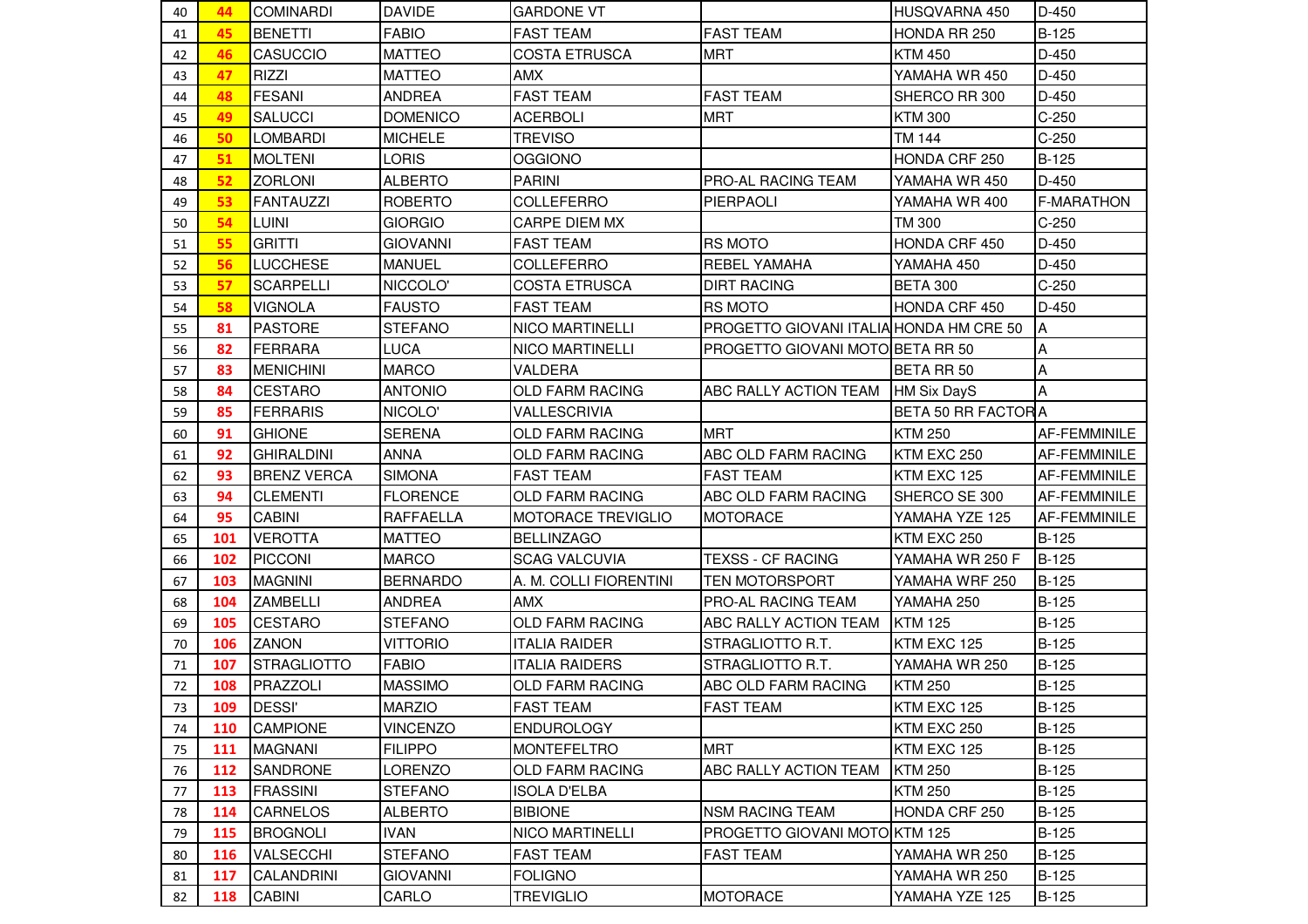| 83  | 119 | <b>JELINEK</b>     | <b>KARL JASON</b> | <b>BI&amp;TI</b>                   |                                              | KTM EXC-F 250          | B-125        |
|-----|-----|--------------------|-------------------|------------------------------------|----------------------------------------------|------------------------|--------------|
| 84  | 120 | CAVICCHI           | <b>ALESSANDRO</b> | <b>DELLA SUPERBA</b>               | PRO-AL RACING TEAM                           | HUSQVARNA 125          | <b>B-125</b> |
| 85  | 121 | <b>CAVICCHI</b>    | <b>EDOARDO</b>    | <b>DELLA SUPERBA</b>               | PRO-AL RACING TEAM                           | HUSQVARNA TE125        | $B-125$      |
| 86  | 122 | <b>MASI</b>        | <b>ALESSIO</b>    | <b>TITANO</b>                      |                                              | KTM ENDURO 125         | <b>B-125</b> |
| 87  | 201 | <b>SCIUMBATA</b>   | <b>ENRICO</b>     | <b>GENTLEMENT</b>                  | PIERPAOLI                                    | HUSABERG TE 300        | $C-250$      |
| 88  | 202 | <b>BATTISTONI</b>  | <b>DANIELE</b>    | <b>COLLEFERRO</b>                  | PIERPAOLI                                    | KTM EXC 300            | $C-250$      |
| 89  | 203 | <b>SAMORANI</b>    | <b>ALESSANDRO</b> | <b>TRIVELLA</b>                    |                                              | <b>KTM 300 EXC</b>     | $C-250$      |
| 90  | 204 | <b>BONATO</b>      | <b>ROBERTO</b>    | VIREX PADOVA                       |                                              | KTM 300 EXC            | $C-250$      |
| 91  | 205 | <b>MAURI</b>       | <b>ALBERTO</b>    | <b>FAST TEAM</b>                   | <b>FAST TEAM</b>                             | <b>KTM 300</b>         | $C-250$      |
| 92  | 206 | LATTERE            | <b>MICHELE</b>    | VALLESCRIVIA                       |                                              | BETA RR 300            | $C-250$      |
| 93  | 207 | <b>DEL CONTE</b>   | <b>JACOPO</b>     | <b>RAZZA PIAVE</b>                 | <b>NSM RACING TEAM</b>                       | BETA RR 300            | $C-250$      |
| 94  | 208 | <b>REDAELLI</b>    | <b>DIEGO</b>      | <b>FAST TEAM</b>                   | <b>FAST TEAM</b>                             | KTM EXC 250            | $C-250$      |
| 95  | 209 | <b>GILARDI</b>     | CARLO             | <b>FAST TEAM</b>                   | <b>FAST TEAM</b>                             | BETA RR 300            | $C-250$      |
| 96  | 210 | <b>GIUNTA</b>      | <b>MATTIA</b>     | TEAM FIX RACING MOTOCR DIRT RACING |                                              | BETA RR 300            | $C-250$      |
| 97  | 211 | <b>GIORGI</b>      | <b>DAVIDE</b>     | <b>NICO MARTINELLI</b>             | PROGETTO GIOVANI MOTOIKTM 250                |                        | $C-250$      |
| 98  | 212 | <b>NAPPI</b>       | <b>ALFREDO</b>    | LA MARCA TREVIGIANA                | <b>EUROBIKETEAM</b>                          | HUSQVARNA TE 250 C-250 |              |
| 99  | 213 | CECCARELLI         | <b>ANDREA</b>     | PONTE S. GIOVANNI                  |                                              | <b>BETA 300</b>        | $C-250$      |
| 100 | 214 | <b>CONFORTI</b>    | <b>MARIO</b>      | VALDERA                            |                                              | BETA RR 300            | $C-250$      |
| 101 | 215 | <b>PONZI</b>       | <b>LIVIO</b>      | BI&TI                              | PIERPAOLI                                    | <b>KTM 300</b>         | $C-250$      |
| 102 | 216 | <b>CIAMPONI</b>    | <b>QUINTINO</b>   | <b>SAHARA PROJECT</b>              |                                              | KTM EXC 300            | $C-250$      |
| 103 | 301 | <b>MOCCI</b>       | <b>MASSIMO</b>    | <b>IGLESIAS</b>                    | <b>PLANET MOTORS</b>                         | KTM EXC 450            | $D-450$      |
| 104 | 302 | <b>BAZZANI</b>     | <b>GIUSEPPE</b>   | <b>GARDONE VT</b>                  | <b>PATACCA TEAM</b>                          | HUSQVARNA FE 350 D-450 |              |
| 105 | 303 | DALL'ACQUA         | <b>ALESSANDRO</b> | PESARO MUSEUM                      | <b>MRC</b>                                   | HUSVARNA 450           | D-450        |
| 106 | 304 | <b>COTTI</b>       | <b>MICHELE</b>    | <b>AMX</b>                         | PRO-AL RACING TEAM                           | HONDA CRF450X          | $D-450$      |
| 107 | 305 | <b>CONTER</b>      | <b>GUIDO</b>      | BI&TI                              |                                              | HUSABERG FE 350        | $D-450$      |
| 108 | 306 | <b>SALVATORE</b>   | <b>FABRIZIO</b>   | <b>GARDONE VT</b>                  | PATACCA TEAM                                 | YAMAHA 450             | D-450        |
| 109 | 307 | <b>GAMBACORTA</b>  | <b>GIORGIO</b>    | <b>OLD FARM RACING</b>             | ABC RALLY ACTION TEAM                        | YAMAHA WRF 450         | D-450        |
| 110 | 308 | <b>CORRADINI</b>   | <b>DAVIDE</b>     | <b>AMX</b>                         |                                              | <b>KTM 450</b>         | D-450        |
| 111 | 309 | <b>ALVITI</b>      | <b>MASSIMO</b>    | COLLEFERRO                         | PIERPAOLI                                    | BETA RR 350            | D-450        |
| 112 | 310 | <b>FRATICELLI</b>  | <b>ENRICO</b>     | <b>COLLEFERRO</b>                  | PIERPAOLI                                    | BETA RR 450            | $D-450$      |
| 113 | 311 | ZARO               | <b>GIUSEPPE</b>   | <b>TREVISO</b>                     |                                              | HUSQVARNA FE 350 D-450 |              |
| 114 | 312 | <b>SAIBENE</b>     | <b>GIULIANO</b>   | <b>VIREX PADOVA</b>                |                                              | KTM EXC 350            | D-450        |
| 115 | 313 | <b>VALSECCHI</b>   | <b>ANDREA</b>     | <b>FAST TEAM</b>                   | <b>FAST TEAM</b>                             | HONDA CRF 450          | D-450        |
| 116 | 314 | <b>MAZZINI</b>     | <b>MICHELE</b>    | A.M. ARETINA                       | ABC OLD FARM RACING                          | <b>BETA 400</b>        | $D-450$      |
| 117 | 315 | <b>CECCONI</b>     | <b>MAURIZIO</b>   | <b>BERGAMO</b>                     | <b>SCUDERIA NORELLI</b>                      | HONDA CRF 450          | D-450        |
| 118 | 316 | <b>GIGLIARELLI</b> | <b>GIACOMO</b>    | PONTE S.GIOVANNI                   | <b>BRUFA</b>                                 | HUSABERG 450           | D-450        |
| 119 | 317 | <b>MICHELOTTI</b>  | <b>PAOLO</b>      | <b>TITANO</b>                      | <b>MRT</b>                                   | <b>KTM 450</b>         | D-450        |
| 120 | 318 | <b>MUCCINI</b>     | <b>MASSIMO</b>    | <b>ACERBOLI</b>                    | <b>MRT</b>                                   | <b>KTM 450</b>         | D-450        |
| 121 | 319 | GANGI              | LEONARDO          | CAIRO MONTENOTTE                   | PROGETTO GIOVANI MOTO HUSQVARNA FE 350 D-450 |                        |              |
| 122 | 320 | <b>MEYER</b>       | <b>HERMANN</b>    | <b>OLD FARM RACING</b>             | ABC OLD FARM RACING                          | <b>KTM 350</b>         | D-450        |
| 123 | 321 | <b>COLMAGRO</b>    | RENATO            | RAZZA PIAVE                        | <b>NSM RACING TEAM</b>                       | BETA RR 350            | D-450        |
| 124 | 322 | <b>PACIFICI</b>    | <b>MAURO</b>      | <b>RAZZA PIAVE</b>                 | <b>NSM RACING TEAM</b>                       | BETA RR 400            | D-450        |
| 125 | 323 | <b>AMBROSI</b>     | <b>MARCO</b>      | RAZZA PIAVE                        | <b>NSM RACING TEAM</b>                       | BETA RR 390            | D-450        |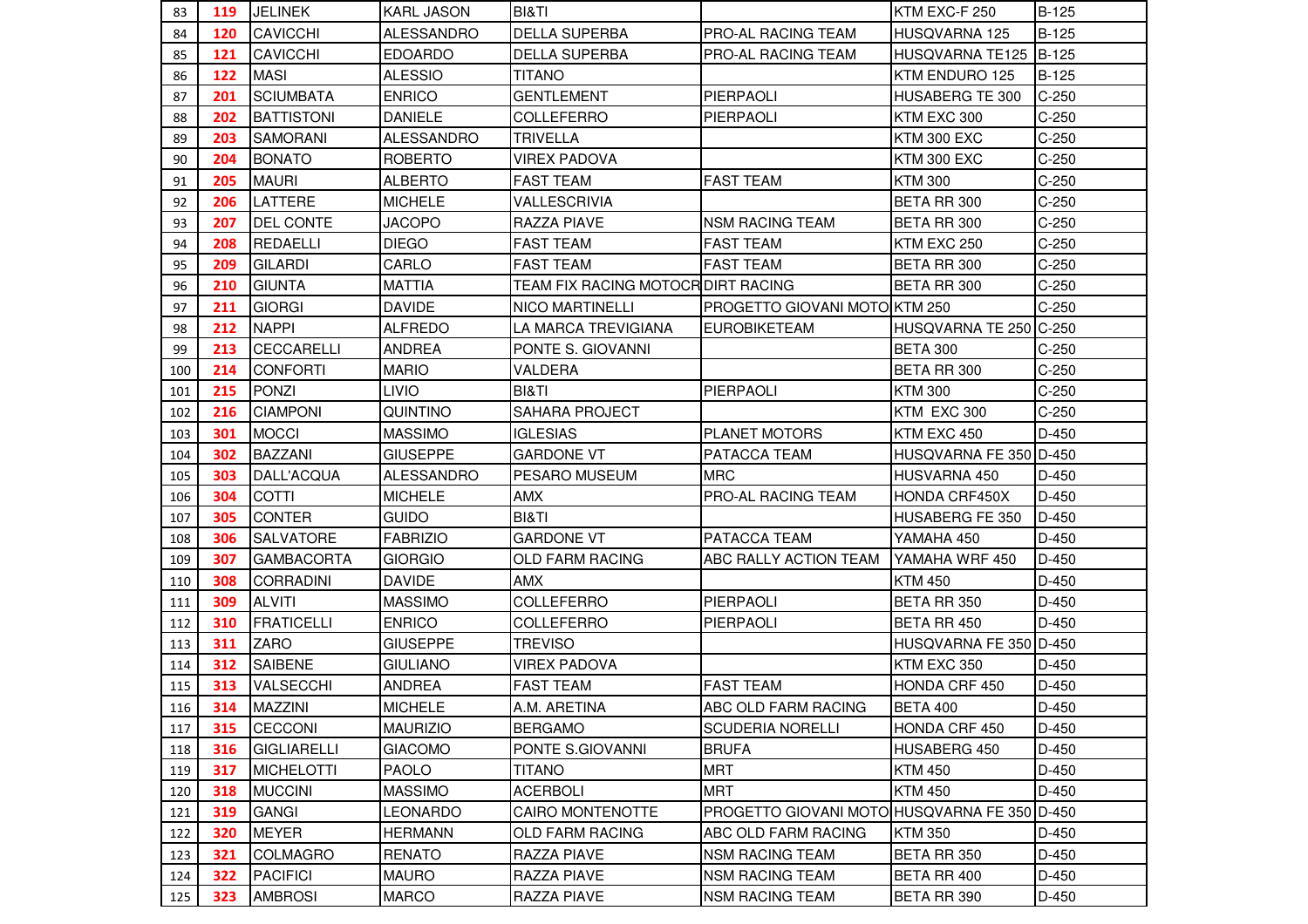| 126 | 324 | <b>BELLIO</b>                  | <b>ALESSANDRO</b>   | <b>CAVAMOTOR</b>           | IABC OLD FARM RACING      | KTM EXC 350            | $D-450$ |
|-----|-----|--------------------------------|---------------------|----------------------------|---------------------------|------------------------|---------|
| 127 | 325 | <b>BIBI</b>                    | <b>GIACOMO</b>      | <b>FOLIGNO</b>             | <b>ENDURO TEAM</b>        | HUSQVARNA FE 450 D-450 |         |
| 128 | 326 | <b>TRONCONI</b>                | <b>ANDREA</b>       | <b>FAST TEAM</b>           | <b>FAST TEAM</b>          | <b>KTM 350</b>         | $D-450$ |
| 129 | 327 | <b>FADDA</b>                   | <b>ALESSANDRO</b>   | <b>FAST TEAM</b>           | <b>BOARS TEAM</b>         | SHERCO RR 450          | $D-450$ |
| 130 | 328 | <b>CALVI</b>                   | <b>RICCARDO</b>     | <b>FAST TEAM</b>           | <b>FAST TEAM</b>          | KTM EXC 350            | $D-450$ |
| 131 | 329 | POZZO                          | <b>GIUSEPPE</b>     | LA MARCA TREVIGIANA        |                           | HUSQVARNA TE 450 D-450 |         |
| 132 | 330 | <b>SANDRI</b>                  | <b>STEFANO</b>      | <b>ALPIMOTO CLUB</b>       | HUNT'S ROAD CUSTOM        | KTM 450 SIX DAYS       | D-450   |
| 133 | 331 | <b>BOANO</b>                   | PAOLO               | <b>ALFIERI VITTORIO</b>    |                           | <b>KTM 450</b>         | D-450   |
| 134 | 332 | <b>LANCI</b>                   | <b>MASSIMO</b>      | <b>MONTEFELTRO</b>         |                           | <b>BETA 350</b>        | $D-450$ |
| 135 | 333 | <b>PANERI</b>                  | <b>ALESSANDRO</b>   | <b>GOLDEN TYRE RACING</b>  | PRO-AL RACING TEAM        | BETA RR 430            | D-450   |
| 136 | 334 | <b>SCEVOLA</b>                 | <b>SERGIO</b>       | <b>GOLDEN TYRE RACING</b>  | PRO-AL RACING TEAM        | BETA RR 430            | $D-450$ |
| 137 | 335 | <b>CIRILLO</b>                 | <b>MICHELE</b>      | <b>GOLDENTYRE RACING</b>   | PRO-AL RACING TEAM        | HUSQVARNA FE 350 D-450 |         |
| 138 | 336 | <b>TONIOLO</b>                 | LORENZO             | <b>MERCALLO</b>            |                           | BETA RR 390            | $D-450$ |
| 139 | 337 | <b>GHIRELLI</b>                | <b>MORENO</b>       | <b>GUBBIO</b>              |                           | <b>KTM 450</b>         | $D-450$ |
| 140 | 338 | <b>VENTANNI</b>                | <b>FRANCESCO</b>    | ENDURO FRATTA OFF ROAD     |                           | HUSQVARNA TE 310 D-450 |         |
| 141 | 339 | FERAZZANI                      | <b>SAMUELE</b>      | OVER COMPETITION MX        |                           | YAMAHA WR 450          | D-450   |
| 142 | 340 | <b>MASO</b>                    | <b>SIMONE</b>       | COLLEFERRO                 | <b>REBEL X SPORT</b>      | Honda CRF 450          | $D-450$ |
| 143 | 341 | <b>RIVA</b>                    | <b>MATTIA</b>       | <b>ENDUROLOGY</b>          | <b>RIVAMOTORS</b>         | KTM EXC 450            | $D-450$ |
| 144 | 342 | <b>QUINTO</b>                  | <b>NICOLA</b>       | TEAM CUBO A.S.D.           |                           | HONDA CRE 450 X        | $D-450$ |
| 145 | 343 | <b>TONETTI</b>                 | <b>NICOLA</b>       | <b>TROLLS</b>              |                           | <b>KTM 350</b>         | $D-450$ |
| 146 | 344 | <b>CAVICCHI</b>                | <b>EUGENIO</b>      | <b>DELLA SUPERBA</b>       | <b>PRO-AL RACING TEAM</b> | BETA RR 350            | $D-450$ |
| 147 | 345 | <b>DEGLI INNOCENTI ERMANNO</b> |                     | <b>RAZZA PIAVE</b>         | <b>NSM RACING TEAM</b>    | HUSQVARNA 450          | D-450   |
| 148 | 346 | <b>FRAPPA</b>                  | <b>MARCO</b>        | IL MONELLO                 | C-PROJECT                 | BETA RR 450            | $D-450$ |
| 149 | 347 | <b>MANA</b>                    | <b>CLAUDIO</b>      | CARMAGNOLA                 |                           |                        | $D-450$ |
| 150 | 348 | <b>DE FILIPPO</b>              | <b>GAETANO</b>      | <b>CASERTA</b>             | <b>FUORIGIRI</b>          | HUSQVARNA FE 350 D-450 |         |
| 151 | 349 | <b>BO</b>                      | <b>GIANLUCA</b>     | <b>MILANI</b>              |                           | KTM EXC 450            | D-450   |
| 152 | 401 | <b>CATARSI</b>                 | <b>MASSIMILIANO</b> | VALDERA                    | <b>DIRT RACING</b>        | BETA RR 498            | E-600   |
| 153 | 402 | <b>PEGORARO</b>                | <b>LUCIANO</b>      | <b>VALDIBURE PISTOIESE</b> | <b>DIRT RACING</b>        | BETA RR 490            | E-600   |
| 154 | 403 | LUONGO                         | <b>GIANLUCA</b>     | <b>CAEREVETUS</b>          |                           | BETA RR 498            | E-600   |
| 155 | 404 | <b>BANDINELLI</b>              | <b>DARIO</b>        | DUE DUE DUE                | <b>DIRT RACING</b>        | BETA RR 480            | E-600   |
| 156 | 405 | <b>MANARA</b>                  | <b>ENRICO</b>       | CANGURO                    | <b>CABUTTI</b>            | KTM EXC 530            | E-600   |
| 157 | 406 | <b>PALMA</b>                   | <b>MICHELE</b>      | PONTE S.GIOVANNI           | <b>BRUFA</b>              | BETA RR 525            | E-600   |
| 158 | 407 | <b>UBERTI</b>                  | <b>ALESSANDRO</b>   | <b>GARDONE VT</b>          | RS MOTO                   | HONDA HM 490           | E-600   |
| 159 | 408 | <b>MONALDI</b>                 | <b>CRISTIAN</b>     | <b>TITANO</b>              | <b>MRT</b>                | KTM EXC F 500          | E-600   |
| 160 | 409 | <b>DELL'AMICO</b>              | <b>ANDREA</b>       | VALDERA                    |                           | BETA RR 498            | E-600   |
| 161 | 410 | <b>GASPARI</b>                 | <b>DAVIDE</b>       | <b>CROSTOLO</b>            |                           | <b>KTM 500</b>         | E-600   |
| 162 | 411 | <b>MIOTTO</b>                  | <b>MIRCO</b>        | RAZZA PIAVE                | <b>NSM RACING TEAM</b>    | BETA RR 480            | $E-600$ |
| 163 | 412 | <b>GIUSTI</b>                  | <b>NIKI</b>         | <b>VERSILIA CORSE</b>      | <b>DIRT RACING</b>        | BETA RR 498            | $E-600$ |
| 164 | 413 | <b>ARLATI</b>                  | <b>VINCENZO</b>     | <b>BERGAMO</b>             |                           | HUSABERG 501           | E-600   |
| 165 | 414 | <b>PASTORI</b>                 | <b>CHRISTIAN</b>    | <b>ELITRANS</b>            | <b>CPROJECT TEAM</b>      | HONDA CRF 480          | $E-600$ |
| 166 | 415 | <b>ANTINUCCI</b>               | <b>MARCO</b>        | SANGEMINI                  | <b>MEDEI CORSE</b>        | BETA RR 480            | E-600   |
| 167 | 416 | <b>SAVINI</b>                  | <b>MIRCO</b>        | <b>SAHARA PROJECT</b>      |                           | KTM EXC 500            | E-600   |
| 168 | 417 | DI VINCENZO                    | <b>FABRIZIO</b>     | SAHARA PROJECT             |                           | BETA RR 498            | E-600   |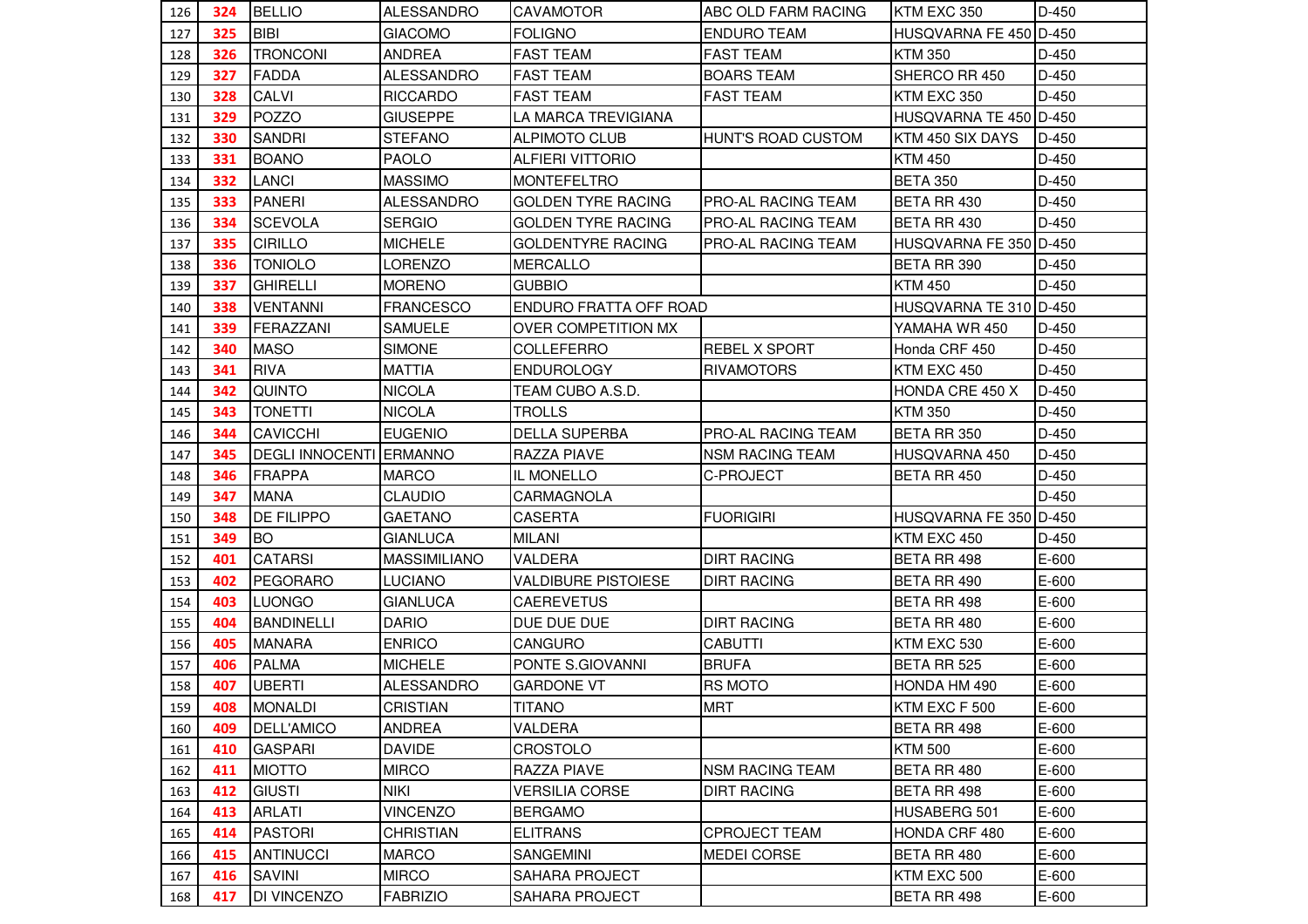| 169 | 418 | <b>MARINELLO</b>    | <b>LUCA</b>         | <b>LA MARCA TV</b>       | <b>DIRT RACING</b>       | <b>BETA RR 498</b>           | E-600             |
|-----|-----|---------------------|---------------------|--------------------------|--------------------------|------------------------------|-------------------|
| 170 | 501 | <b>OLIVETTO</b>     | <b>MATTEO</b>       | OTR FACTORY TEAM         |                          | KTM EXC 250                  | <b>F-MARATHON</b> |
| 171 | 502 | <b>CUSINI</b>       | <b>ALDO</b>         | <b>FAST TEAM</b>         |                          | YAMAHA WR 400                | <b>F-MARATHON</b> |
| 172 | 503 | <b>PELLETTI</b>     | <b>MAURIZIO</b>     | <b>FOLIGNO</b>           |                          | YAMAHA WR 250R               | <b>F-MARATHON</b> |
| 173 | 504 | <b>ALLEGRA</b>      | <b>PAOLO</b>        | <b>FIRENZE</b>           | <b>DIRT RACING</b>       | BETA XTRAINER 300 F-MARATHON |                   |
| 174 | 505 | <b>NAGOSTINIS</b>   | <b>GIANCARLO</b>    | CARNICO                  | <b>NSM RACING TEAM</b>   | HONDA XR 400                 | <b>F-MARATHON</b> |
| 175 | 506 | <b>CAMPIGOTTO</b>   | <b>FRANCO</b>       | <b>SCUDERIA DOLOMITI</b> |                          | HONDA XR 400                 | <b>F-MARATHON</b> |
| 176 | 507 | <b>SALIVA</b>       | <b>VALERIO</b>      | <b>CAEREVETUS</b>        |                          | SUZUKIDRZ 400                | <b>F-MARATHON</b> |
| 177 | 508 | <b>SCARPELLI</b>    | <b>ROBERTO</b>      | <b>RAVENNA</b>           |                          | YAMAHA WR 400                | <b>F-MARATHON</b> |
| 178 | 509 | <b>BUDELLINI</b>    | <b>RAUL</b>         | <b>MONTEFELTRO</b>       | <b>BOARS TEAM</b>        | RIEJU MARATON 125 F-MARATHON |                   |
| 179 | 510 | <b>PAVONI</b>       | <b>PAOLO</b>        | <b>OLD FARM RACING</b>   | <b>CELLULAR LINE</b>     | HONDA XR 600                 | <b>F-MARATHON</b> |
| 180 | 511 | <b>CARMIGNANI</b>   | <b>DANIELE</b>      | <b>EMPOLI</b>            | <b>DIRT RACING</b>       | BETA XTRAINER 300 F-MARATHON |                   |
| 181 | 601 | <b>DORETTO</b>      | <b>MASSIMO</b>      | AMX                      |                          | <b>BMW GS 1200</b>           | G-1000            |
| 182 | 602 | <b>ERCOLI</b>       | <b>EROS</b>         | <b>OLD FARM RACING</b>   | ABC OLD FARM RACING      | HONDA AFRICA TWING-1000      |                   |
| 183 | 603 | <b>DEVALLE</b>      | <b>ALESSANDRO</b>   | <b>DOGLIANI</b>          | <b>CELLULAR LINE</b>     | <b>KTM 950</b>               | G-1000            |
| 184 | 604 | <b>FIGNANI</b>      | <b>MASSIMILIANO</b> | <b>OLD FARM RACING</b>   | <b>CELLULAR LINE</b>     | HONDA AT 750                 | G-1000            |
| 185 | 701 | <b>CAPELLI</b>      | <b>STEFANO</b>      | <b>ELITRANS</b>          |                          | KTM EXC 450                  | <b>SPORT</b>      |
| 186 | 702 | <b>GOLZI</b>        | <b>ENRICO</b>       | <b>ELITRANS</b>          |                          | HUSABERG 390                 | <b>SPORT</b>      |
| 187 | 703 | <b>CINIELLO</b>     | <b>PASQUALE</b>     | <b>SCAG VALCUVIA</b>     | <b>IPERFORMANCE R.T.</b> | KTM EXC-F 250                | <b>SPORT</b>      |
| 188 | 704 | <b>ANGELONI</b>     | <b>GIUSEPPE</b>     | <b>DRAGONE</b>           |                          | KAWASAKY KLX 450 SPORT       |                   |
| 189 | 705 | <b>FRANCESCHINI</b> | <b>FABIO</b>        | <b>CONTIGLIANO</b>       |                          | <b>BETA 498</b>              | <b>SPORT</b>      |
| 190 | 706 | <b>FACCIO</b>       | <b>MARCO</b>        | <b>BELLINZAGO</b>        |                          | HUSABERG FE 501              | <b>SPORT</b>      |
| 191 | 707 | <b>BARCHIESI</b>    | <b>ALESSANDRO</b>   | <b>RUN X FUN</b>         |                          | KAWASAKY KLX 450 SPORT       |                   |
| 192 | 708 | <b>RINALDI</b>      | <b>ROBERTO</b>      | <b>SIMONCINI RACING</b>  |                          | <b>BETA 400</b>              | <b>SPORT</b>      |
| 193 | 709 | <b>PARCA</b>        | <b>SIMONE</b>       | <b>DELLA FUTA</b>        |                          | BETA RR 450                  | <b>SPORT</b>      |
| 194 | 710 | <b>MENICHINI</b>    | <b>LUCA</b>         | VALDERA                  |                          | HONDA CRF 250                | <b>SPORT</b>      |
| 195 | 711 | <b>MEDEI</b>        | <b>MARIO</b>        | <b>SAN GEMINI</b>        |                          | KTM EXC 125                  | <b>SPORT</b>      |
| 196 | 712 | <b>MEDEI</b>        | <b>GIANNI</b>       | <b>SAN GEMINI</b>        |                          | KTM EXC 450                  | <b>SPORT</b>      |
| 197 | 713 | <b>DALL'OLIO</b>    | <b>NICOLA</b>       | <b>CROSTOLO</b>          |                          | KTM 450 EXC                  | <b>SPORT</b>      |
| 198 | 714 | <b>BENATI</b>       | <b>DANIEL</b>       | <b>CROSTOLO</b>          |                          | GAS GAS 300                  | <b>SPORT</b>      |
| 199 | 715 | <b>FARINAZZO</b>    | <b>ENRICO</b>       | CROSTOLO                 |                          | SHERCO 250                   | <b>SPORT</b>      |
| 200 | 716 | <b>GOVI</b>         | <b>DAVIDE</b>       | <b>UISP CARPI</b>        |                          | BETA RR 450                  | <b>SPORT</b>      |
| 201 | 717 | <b>FERRAZZO</b>     | <b>STEFANO</b>      | <b>OLD FARM RACING</b>   | ABC OLD FARM RACING      | YAMAHA WR 450                | <b>SPORT</b>      |
| 202 | 718 | <b>COSTI</b>        | LUCIANO             | <b>CROSTOLO</b>          |                          | <b>KTM 350</b>               | <b>SPORT</b>      |
| 203 | 719 | <b>GIULIANI</b>     | <b>GIANLUCA</b>     | <b>COLLEFERRO</b>        | PIERPAOLI                | <b>KTM 450</b>               | <b>SPORT</b>      |
| 204 | 720 | <b>BENVENUTI</b>    | <b>FRANCO</b>       | COLLEFERRO               | PIERPAOLI                | <b>BETA 510</b>              | <b>SPORT</b>      |
| 205 | 721 | <b>LUIGETTI</b>     | <b>DOMENICO</b>     | <b>COLLEFERRO</b>        | PIERPAOLI                | <b>BETA 450</b>              | <b>SPORT</b>      |
| 206 | 722 | <b>FARINA</b>       | JURI                | <b>UMBRIA</b>            |                          | HUSQVARNA TE 510 SPORT       |                   |
| 207 | 723 | <b>RUBEGNI</b>      | <b>NIKO</b>         | <b>UMBRIA</b>            |                          | YAMAHA 450                   | <b>SPORT</b>      |
| 208 | 724 | <b>LOPEZ</b>        | <b>LUIGI</b>        | CALABRIAENDURO           | <b>DUNAFERMA</b>         | HUSABERG FE390               | <b>SPORT</b>      |
| 209 | 725 | <b>ARCANGIOLI</b>   | <b>DANIELE</b>      | CALABRIAENDURO           | <b>DUNAFERMA</b>         | HUSABERG FE450               | <b>SPORT</b>      |
| 210 | 726 | <b>BIAVATI</b>      | <b>CORSO</b>        | <b>PANTERA</b>           | <b>DIRT RACING</b>       | BETA RR 300                  | <b>SPORT</b>      |
| 211 | 727 | PANZIERI            | <b>GIACOMO</b>      | <b>DRAGONE</b>           | DRAGON RALLY TEAM        | <b>KTM 690</b>               | <b>SPORT</b>      |